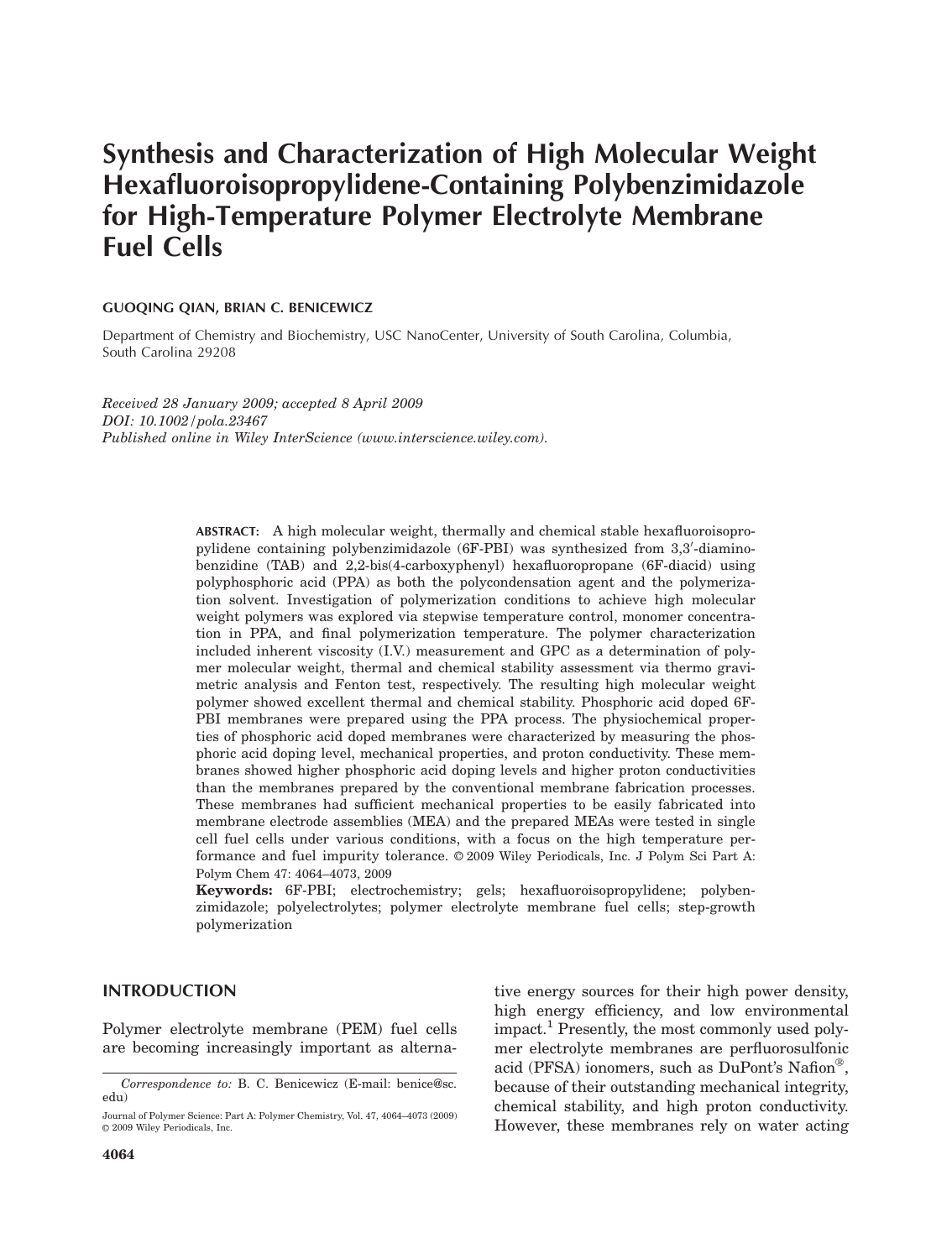as the proton conductive media. Thus at higher temperatures  $(>100 \degree C)$  or lower humidities, the membrane's proton conductivity decreases significantly. These membranes also lose their mechanical and dimensional stability at higher temperatures due to their low glass transition temperature  $(80-120$  °C). Fuel cells operated at an increased temperature  $(>120 \degree C)$  offer many benefits including: faster electrode electrochemical reaction kinetics, higher fuel impurity resistance, both heat and water management, and so forth. To overcome the drawbacks mentioned above and utilize the advantages at higher operational temperatures, membranes which can be operated above  $120$  °C have been investigated with great efforts to replace PFSA membranes. $<sup>2</sup>$  A variety of</sup> approaches have been attempted such as inorganic polymer composites, nonfluorinated hydrocarbon polymers, and anhydrous proton conducting polymers.2,3 Among the various types of alternative high temperature polymer electrolyte membranes developed, phosphoric acid doped polybenzimidazole (PBI) was reported as a promising candidate for a low-cost and high-performance fuel cell membrane material. $4,5$  It was shown that this polymer electrolyte membrane exhibited high proton conductivity at temperatures up to 200  $\degree$ C, low reactant permeability, high fuel impurity tolerance, excellent oxidative, and thermal stability, and nearly zero water drag coefficient. $4,6-22$  However, preparation of phosphoric acid doped PBI membranes involved multiple steps and was costly, time-consuming, and not suitable for industrial scale production. The resulting phosphoric acid doped PBI membranes had low phosphoric acid doping levels (\10 PA per PBI repeat unit), low proton conductivity (0.04 S/cm at 190  $\degree$ C), low mechanical strength at high phosphoric acid doping levels, and was made with low molecular weight  $(I.V. = 0.8$  dL/g) PBI polymer.

A novel process to prepare phosphoric acid doped PBI membranes, named the PPA process, was developed by Benicewicz et al.<sup>23-25</sup> In the PPA process, PPA was used as a solvent and condensing agent for the polycondensation reaction of tetra-amines and diacids to synthesize high molecular weight PBI polymers. After polymerization, the solution of PBI in PPA was directly cast at temperatures of 200–220  $\degree$ C. PPA and PBI are both hygroscopic, thus absorbing moisture from the atmosphere. PPA (a good solvent for PBI) is hydrolyzed to phosphoric acid (PA, a poor solvent for PBI) and the temperature decreases to room temperature to induce the transition from the so-





Figure 1. Synthesis of 6F-PBI in polyphosphoric acid.

lution state to the gel state. Once the gel state membranes are formed, many polymer membranes formed by this process remain in the gel state at high temperatures  $(120-180 \degree C)$  since it is difficult to thermally convert PA to PPA at these temperatures. The PPA process is a much simpler, less costly, time-effective process, which solved many problems associated with the conventional phosphoric acid doped PBI membrane preparation process.

In this work, the synthesis of high molecular weight hexafluoroisopropylidene-containing polybenzimidazole (6F-PBI, as shown in Fig. 1) and the preparation of phosphoric acid doped 6F-PBI membranes via the PPA process are described. The hexafluoroisopropylidene group is widely used to improve high performance polymers such as polyimides and polyamides without sacrificing the high performance.<sup>26</sup> Alternate PBI approaches and new directions in fluorinated polymers for fuel cell membranes have also been explored in recent years. $27-36$  The introduction of hexafluoroisopropylidene group into the polymer backbone increases the solubility, thermal stability, flame resistance, oxidation resistance, and so forth while decreasing the crystallinity, dielectric constant, water absorption, and color. The synthesis of 6F-PBI was reported by Saegusa et al.<sup>37</sup> with low molecular weight polymers  $(I.V. = 0.43$ dL/g, measured in 0.5 g/dL, 96 wt % concentrated  $H<sub>2</sub>SO<sub>4</sub>$  at 30 °C). The investigation of polymerization conditions to achieve high molecular weight 6F-PBI was explored in this work. The polymer was characterized by Fourier transform infrared (FTIR), inherent viscosity (I.V.) measurement, and GPC as a determination of polymer molecular weight, thermal and chemical stability assessment via thermo gravimetric analysis and Fenton test, respectively. Phosphoric acid doped 6F-PBI membranes were prepared using the PPA process.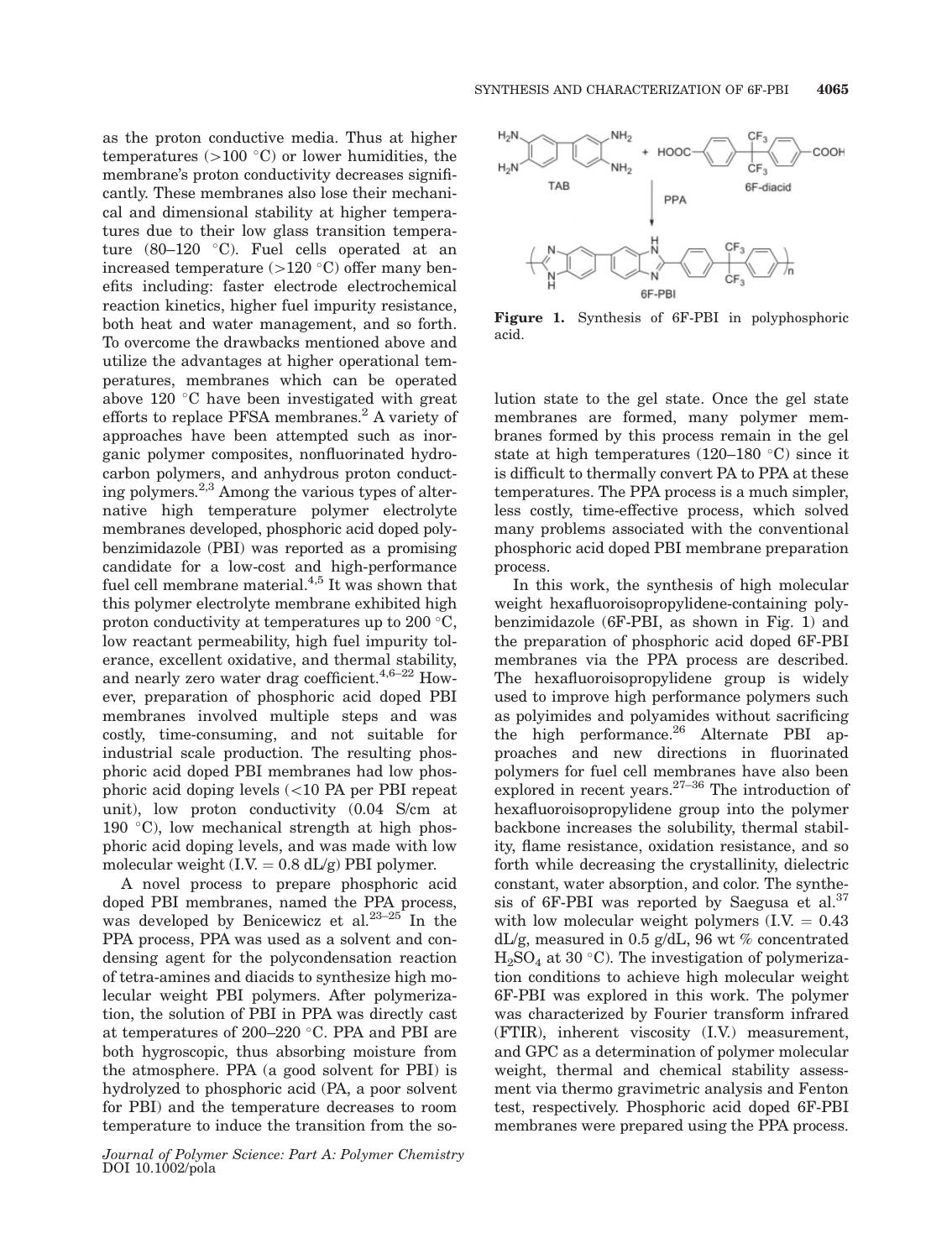The physiochemical properties of acid doped membranes were characterized by measuring the phosphoric acid doping level, mechanical properties, and proton conductivity. These membranes were fabricated into membrane electrode assemblies and tested in single cell fuel cells under various conditions to explore their high-temperature performance and fuel impurity tolerance.

# EXPERIMENTAL

# Materials

2,2-Bis(4-carboxyphenyl)hexafluoropropane was purchased from Synquest Labs (98% purity) and used as received. 3,3',4,4'-Tetraaminobiphenyl (TAB, polymer grade,  $\sim 97.5\%$ ) was donated by Celanese Ventures, GmbH and used as received. Polyphosphoric acid (115%) was used as received and supplied from FMC.

# Polymer Syntheses

The general procedure for the synthesis of 6F-PBI is described as follows: A 100 mL, three-necked, round-bottom flask was equipped with an overhead mechanical stirrer, a water-cooled condenser, and nitrogen-purge inlet and outlet. 2,2- Bis(carboxyphenyl)hexafluoropropane (6F-diacid, 1.961 g, 5 mmol) and TAB (1.071 g, 5 mmol) were added, followed by 50 to 150 g of polyphosphoric acid. The reaction mixture was stirred using a mechanical stirrer at 100 rpm and purged with a slow stream of nitrogen, and the reaction temperature was controlled by a programmable temperature controller with ramp and soak features. The typical final polymerization temperatures were approximately 200–220 °C for 24 h. During the polymerization, the reaction mixture became more viscous and developed a dark brown color. A small amount of the reaction mixture was poured into water and a brown mass was isolated. The mass was pulverized, and then neutralized with ammonium hydroxide, washed thoroughly with water, and dried in a vacuum oven  $(2 \text{ mmHg})$ , 110 °C) for 24 h to obtain the dry 6F-PBI powder for further polymer characterization.

## Phosphoric Acid-Doped Membrane Preparation

The phosphoric acid doped 6F-PBI membranes were prepared by casting the viscous polymerization solution directly onto clear glass plates in air using a film applicator. Polyphosphoric acid was

hydrolyzed to phosphoric acid concomitant with membrane formation under different controlled conditions (for example, by placing membranes at  $25^{\circ}$ C and relative humidity of 55% for 24 h).

# Characterization

FTIR spectra were obtained using a Bio-Rad FT 3000MX Mid-IR Excalibur in transmission mode for 6F-PBI on KBr pellets in the range of 400–  $4000 \text{ cm}^{-1}$ . The I.V. of the polymer was measured with a Cannon Ubbelohde viscometer at a concentration of 0.2 g dry PBI/100 mL solution of the polymer dissolved in concentrated sulfuric acid (96 wt  $\%$ ) at 30 °C. The polymer molecular weight was measured using a Polymer Laboratories Model 120 GPC with three Polymer Standards Service POLEFIN columns  $(8 \times 300 \text{ mm}, 10$ micron linear XL) connected in series utilizing DMAc with 0.05 M LiCl at 65  $\degree$ C. A refractive index detector was used to monitor the eluted polymer peaks. Thermal gravimetric analysis (TGA) thermograms were obtained using a MET-TLER TOLEDO TGA/SDTA 851 with a nitrogen flow rate at 20 mL/min. The temperature range was from room temperature to 900  $\degree$ C and the temperature scan speed was  $10^{\circ}$ C/min. The Fenton test was performed on both dry polymer and phosphoric acid doped membrane. Fenton's reagent, a combination of  $H_2O_2$  and a ferrous salt, is a very effective method to generate hydroxyl and peroxyl radicals. The test samples (except the phosphoric acid doped membrane) were dried in a vacuum oven at  $110^{\circ}$ C overnight and then measured for the initial weight. The test sample and 10 mL Fenton's reagent solution (20 ppm Fe(II), 3 wt %  $H_2O_2$  was put into a glass bottle. The bottle was sealed and then heated at 40 or 160  $^{\circ}$ C for 24 h. Subsequently, the test sample was rinsed with water, dried in vacuum oven at  $110^{\circ}$ C overnight, and measured for the final weight. The weight loss (the difference between the final weight and the initial weight) was used to characterize the resistance to hydroxyl and peroxyl free radicals. The phosphoric acid doping level of membranes was determined by titration with 0.1 M sodium hydroxide. The first equivalence point was used to determine the volume of sodium hydroxide necessary for neutralization. The samples were washed thoroughly with distilled water and dried in a vacuum oven at  $110$  °C for at least 8 h. The samples were allowed to cool in the vacuum oven before removal and were weighed to obtain the dry weight of the polymer. Phosphoric acid doping levels, X,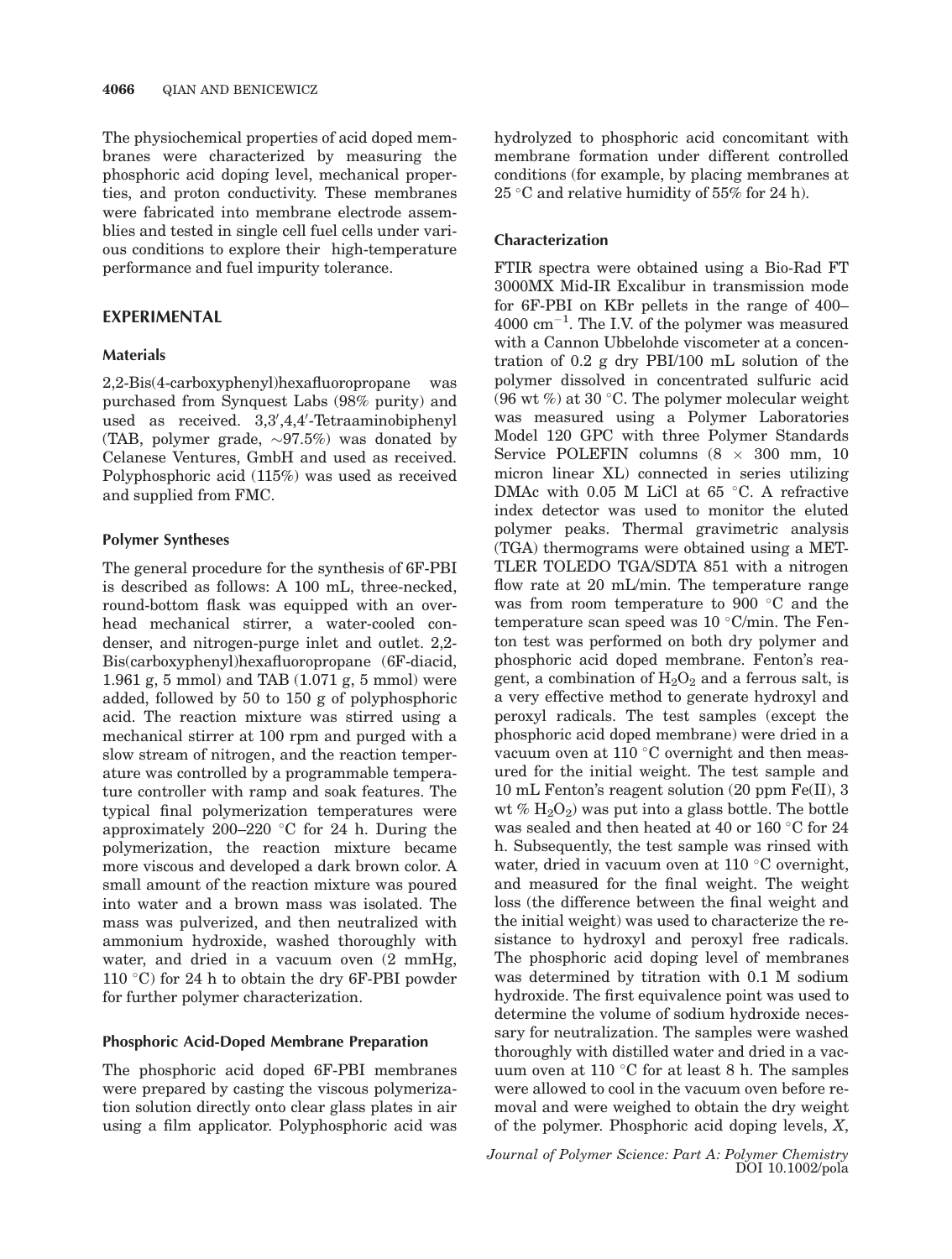$$
X=\frac{(V_{\rm NaOH} \times C_{\rm NaOH})}{(W_{\rm dry}/M_{\rm polymer})}
$$

where  $V_{\text{NaOH}}$  and  $C_{\text{NaOH}}$  are the volume and concentration of the sodium hydroxide solution required to neutralize the phosphoric acid to the first equivalence point,  $W_{\text{dry}}$  is the dry weights of the polymer sample, and  $M_{\text{polymer}}$  is the molecular weights of the polymer repeat unit. The mechanical properties of the membrane were measured by cutting ASTM D683 Type V specimens from the bulk phosphoric acid doped 6F-PBI membrane. Tensile properties were measured using a United Tensile Tester (SSTM-1-PC) with a 22.2 N load cell. All measurements were made at room temperature on samples preloaded to 0.1 N with a crosshead speed of 5 mm/min. Proton conductivities of the membranes were measured by a fourprobe electrochemical impedance spectroscopy method using a Zahner IM6e electrochemical workstation over the frequency range from 1 Hz to 100 kHz with amplitude of 5 mV. A two-component model with an ohmic resistance in parallel with a capacitor was employed to fit the experimental data. The conductivities of the membrane at different temperatures were calculated from the membrane resistance obtained from the model simulation with the following equation:

$$
\sigma = \frac{d}{l \times w \times R_{\rm m}}
$$

where  $d$  is the distance between the two inner probes,  $l$  is the thickness of the membrane,  $w$  is the width of the membrane, and  $R<sub>m</sub>$  is the ohmic resistance from the model fitting. Membrane conductivity data was recorded on the second heating scan, after the water was removed from the membrane via evaporation during the first scan at temperatures greater than  $100^{\circ}$ C.

# Membrane Electrode Assembly (MEA) Preparation and Fuel Cell Testing

The gas diffusion electrodes (GDE, acquired from BASF Fuel Cell, formerly E-Tek) with a platinum loading of 1.0 mg/cm<sup>2</sup> were used for this study. The MEA was fabricated by hot-pressing a piece of membrane between the two Kapton-framed electrodes. The MEA was then assembled into a single cell fuel cell testing hardware. The gas flow

Journal of Polymer Science: Part A: Polymer Chemistry DOI 10.1002/pola

plates were graphite plates with double serpentine gas channels. Stainless steel end plates with attached heaters were used to clamp the graphite flow plates. A commercial fuel cell testing station (Fuel Cell Technology) was used for fuel cell testing, while gases were fed to the anode and cathode without any humidification. The instrument was controlled by home-programmed Lab View Software (National Instruments, Austin, TX).

## RESULTS AND DISCUSSION

## Polymer Synthesis

There are several synthetic routes to synthesize polybenzimidazoles such as the melt polycondensation of dicarboxylic acid diphenyl esters with tetra-amines and the solution polycondensation of dicarboxylic acids with tetra-amines in PPA acting as condensing agent and solvent. Solution polymerization in polyphosphoric acid offers many advantages over the melt polymerization: moderate polymerization conditions, less expensive monomers, and higher polymer molecular weight. Therefore, the solution polymerization was employed to synthesize 6F-PBI from TAB and 6F-diacid in PPA, as shown in Figure 1. Previous efforts in the literature reported that the solution polymerization of 6F-PBI in PPA produced only low molecular weight polymers  $(I.V. = 0.43$  dL/g, measured in 0.5 g/dL, 96 wt % concentrated  $H_2SO_4$  at 30 °C).<sup>37</sup> Initial polymerization efforts in this work also gave low molecular weight 6F-PBI polymer (I.V.  $< 0.5$  dL/g, measured in 0.2 g/ dL, 96 wt % concentrated  $H_2SO_4$  at 30 °C). During the polymerization reaction, sublimation of the 6F-diacid monomer was observed. Thus, the reason for low molecular weight polymer was attributed to the low solubility of the 6F-diacid monomer in PPA and the unequal stoichiometry of monomers caused by 6F-diacid monomer sublimation at higher polymerization temperatures. According to the Carother's equation, well-balanced monomer stoichiometry is required to obtain high molecular weight polymers from AA-BB step polymerizations. An investigation of polymerization conditions to achieve the high molecular weight 6F-PBI without loss of monomer was conducted. The experimental variables considered in this study were stepwise temperature control, initial monomer concentration in PPA, and final polymerization temperature.

A multistep temperature control profile as shown in Figure 2 was employed. The main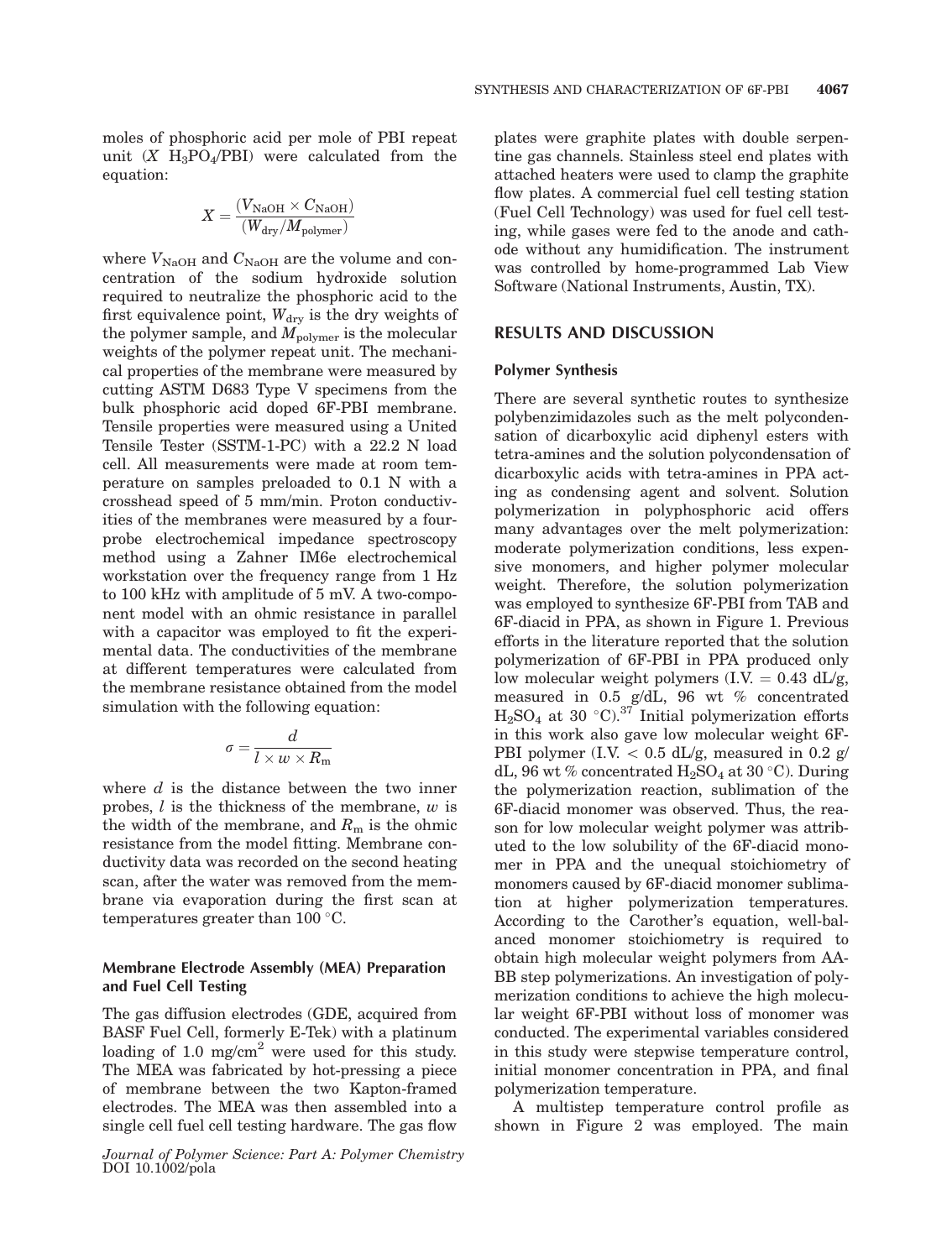

Figure 2. Stepwise temperature control profile for the synthesis of high molecularweight 6F-PBI.

difference between this multistep temperature control profile and previous temperature control profiles was the addition of intermediate temperature steps at 150 and 170  $\degree$ C. The addition of intermediate temperature steps was proposed to aid the monomer dissolution in PPA. At these temperatures, the 6F-diacid monomer did not sublime, and additional longer holding time was allowed for the formation of oligomers which would not sublime at the higher polymerization temperatures. Higher molecular weight polymers with the I.V. up to 2.2 dL/g were successfully obtained using this multistep temperature control profile.

Another series of experiments was performed to determine the effects of initial monomer concentration in PPA and final polymerization temperature on the polymer molecular weight. The results are shown in Figure 3, where the polymer I.V.s are plotted as a function of monomer concentration in PPA for final polymerization temperatures of both 200 and 220  $\degree$ C. The initial monomer concentration in PPA was observed to have a large effect on the molecular weight of the resulting polymer. A distinct maximum in polymer I.V. was observed at a initial monomer concentration of approximately 3 wt % in PPA for both final polymerization temperatures. Monomer sublimation was observed at initial monomer concentrations greater than 3 wt % in PPA due to the incomplete monomer dissolution even when the extended intermediate holding temperatures were used. Higher temperatures and further extension of the holding times led to enhanced sublimation of monomer, and thus lower molecular weight. For monomer concentrations lower than 3 wt % in PPA, step-growth polymerization was inhibited and thus lower polymer molecular weights were obtained. The effect of final polymerization temperature on polymer molecular weight was also investigated and shown in Figure 3. The higher final polymerization temperature  $(220^{\circ}C)$ resulted in higher polymer molecular weights

(higher polymer I.V.). Further increases in the final polymerization temperature to  $240 °C$  were not employed due to polymer crosslinking at that temperature, and polymer solutions made under these conditions were difficult to cast.

#### Polymer Characterization

The FTIR spectrum of 6F-PBI was recorded and exhibited characteristic absorptions at 2800–3500  $\text{cm}^{-1}$ , 1600  $\text{cm}^{-1}$ , and 830  $\text{cm}^{-1}$  corresponding to  $N-H$  bond and imidazole ring,  $C=N$  double bond, and  $C-F$  bond stretching vibrations, respectively.

The high polymer molecular weight of 6F-PBI prepared under the newly developed polymerization conditions were also analyzed via gel permeation chromatography (Polymer Laboratories Model 120 GPC, DMAc with 0.05 M LiCl, and  $65$  °C). The absolute molecular weights of  $6F-$ PBIs were not measured in this work due to the lack of an absolute molecular weight detector in our high temperature GPC system. However, the determination of relative molecular weights was conducted by comparing 6F-PBI with the PMMA standards as shown in Figure 4. Polymer with an I.V. of 0.98  $dL/g$  (curve (a) in Fig. 4) showed a relative number average molecular weight of 186,000 g/mol and weight average molecular weight of 398,000 g/mol. When compared with a previous light scattering study<sup>38</sup> of m-PBI (poly[2,2'-(mphenylene)-5,5'-bibenzimidazole], I.V. of 1.59 dL/ g, weight average molecular weight of 199,200 g/ mol measured in DMAc with 4 M LiCl) that determined absolute molecular weights, it is probable



Figure 3. I.V. of 6F-PBIs at different polymerization conditions. Final polymerization temperature: 200 °C (square), 220 °C (circle); Literature value (star). <sup>26</sup>

Journal of Polymer Science: Part A: Polymer Chemistry DOI 10.1002/pola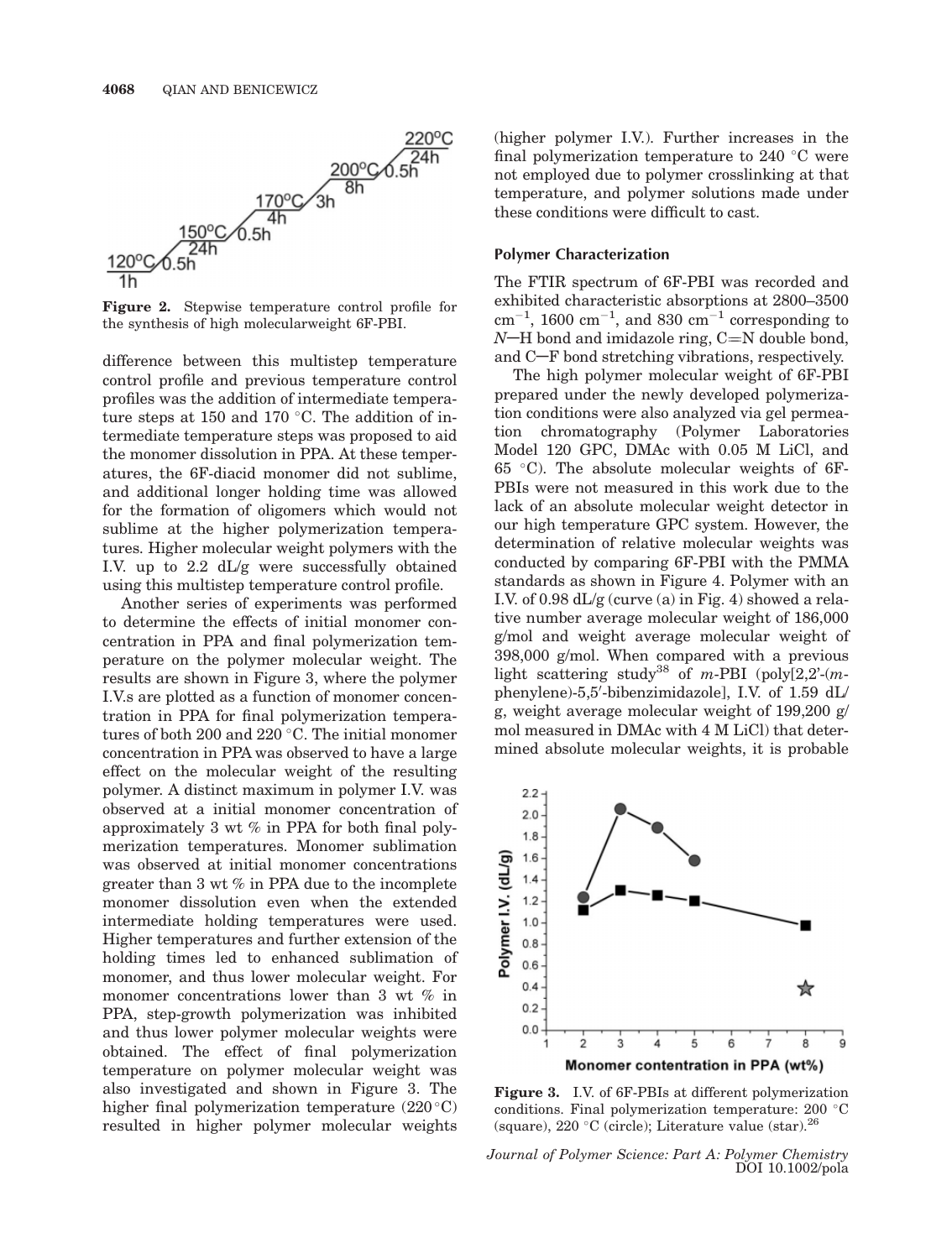

**Figure 4.** GPC of 6F-PBI—(a) I.V. = 0.98 dL/g, (b) I.V. = 1.12 dL/g, (c) I.V. = 1.58 dL/g), and (d) PMMA standards in DMAc with 0.05 M LiCl at 65 °C. PMMA standard molecular weights: (1) 1,944,000; (2) 281,700; (3) 79,250; and (4) 13,300.

that the GPC results based on PMMA standards overestimate the actual molecular weights of these polymers. The reason for this overestimation could be attributed to the salt (LiCl) effects on the polymer size in DMAc. Shogbon et al.<sup>38</sup> also reported that the radius of gyration of the same m-PBI was 43.4 nm in DMAc with 0.05 M LiCl, and 31.0 nm in DMAc with 4 M LiCl.

The thermal stability of 6F-PBI polymers was characterized using TGA. The TGA thermogram of 6F-PBI was measured in flowing nitrogen (20 mL/min) at a 10  $\degree$ C/min heating rate from room temperature up to 900  $\degree$ C as shown in Figure 5. The polymer was stable up to approximately 434  $\degree$ C (where 0.02 wt % of original weight was lost),



Figure 5. TGA thermogram for 6F-PBI in nitrogen.

Journal of Polymer Science: Part A: Polymer Chemistry DOI 10.1002/pola

and the decomposition temperatures  $TD_5$  and  $TD_{10}$  (where 5 and 10% of the original weight was lost, respectively) under nitrogen were 535 and  $551$  °C, respectively. The polymer maintained  $\sim$  65% of its original weight at 900 °C. The TGA data showed that the introduction of hexafluoroisopropylidene (HFIP) group into the polymer main chain retained the thermal stability of 6F-PBI when compared with the previously reported high thermal stability of meta-PBI which showed the polymer was stable up to approximately 450  $\mathrm{C}^{\,39}$  Approximately 9.5% weight loss from room temperature to 120  $\degree$ C was attributed to the loss of water absorbed in 6F-PBI. Despite the introduction of the hydrophobic fluorine-containing functional group into the polymer main chain, 6F-PBI remained relatively hydrophilic (for comparison: the moisture content of meta-PBI is 15–18 wt %).<sup>40</sup> The  $T_g$  of the polymer was not detectable in the DSC scans up to 400 °C.

The chemical stability of 6F-PBI polymer, or specifically the resistance to hydroxyl/peroxyl free radicals, was tested using the Fenton test. The weight losses and various testing conditions are summarized in Table 1. The initial weight of polymer in phosphoric acid doped membrane was calculated from the polymer weight percentage in the bulk membrane and initial weight of a diskshaped membrane sample. 6F-PBI possesses excellent hydroxyl/peroxyl radical resistance regardless if the sample was in polymer powder or membrane form, with or without phosphoric acid, and at low or high temperatures. It is also confirmed that the hexafluoroisopropylidene group is stable in the polymer under the free radical conditions of the Fenton test.

Table 1. Fenton Test for 6F-PBI

| Test Sample                                                         | Weight Loss $(\%)$   |                             |
|---------------------------------------------------------------------|----------------------|-----------------------------|
|                                                                     | 40 °C                | 160 °C                      |
| $6F-PBIa$                                                           | $\sim$ 0             | $\sim$ 0                    |
| Dry membrane $(a)^b$                                                | $\sim 0$             | $\sim 0$                    |
| Dry membrane $(b)^b$<br>Phosphoric acid doped membrane <sup>c</sup> | $\sim 0$<br>$\sim$ 0 | $\sim 0$<br>$\sim$ $\Omega$ |

<sup>a</sup> 6F-PBI was dried polymer powder, I.V. = 2.2 dL/g. b Dry membrane was prepared by neutralizing phosphoric acid doped membrane with ammonium hydroxide, washing with water, then drying in a vacuum oven at 110  $\degree$ C over night; (a) No phosphoric acid was used in the Fenton test, (b) 1 ml 85 % phosphoric acid was added into Fenton

reagent.  $\lq$  Initial phosphoric acid-doped membrane was a diskshaped sample cut from bulk membrane with 2 cm diameter.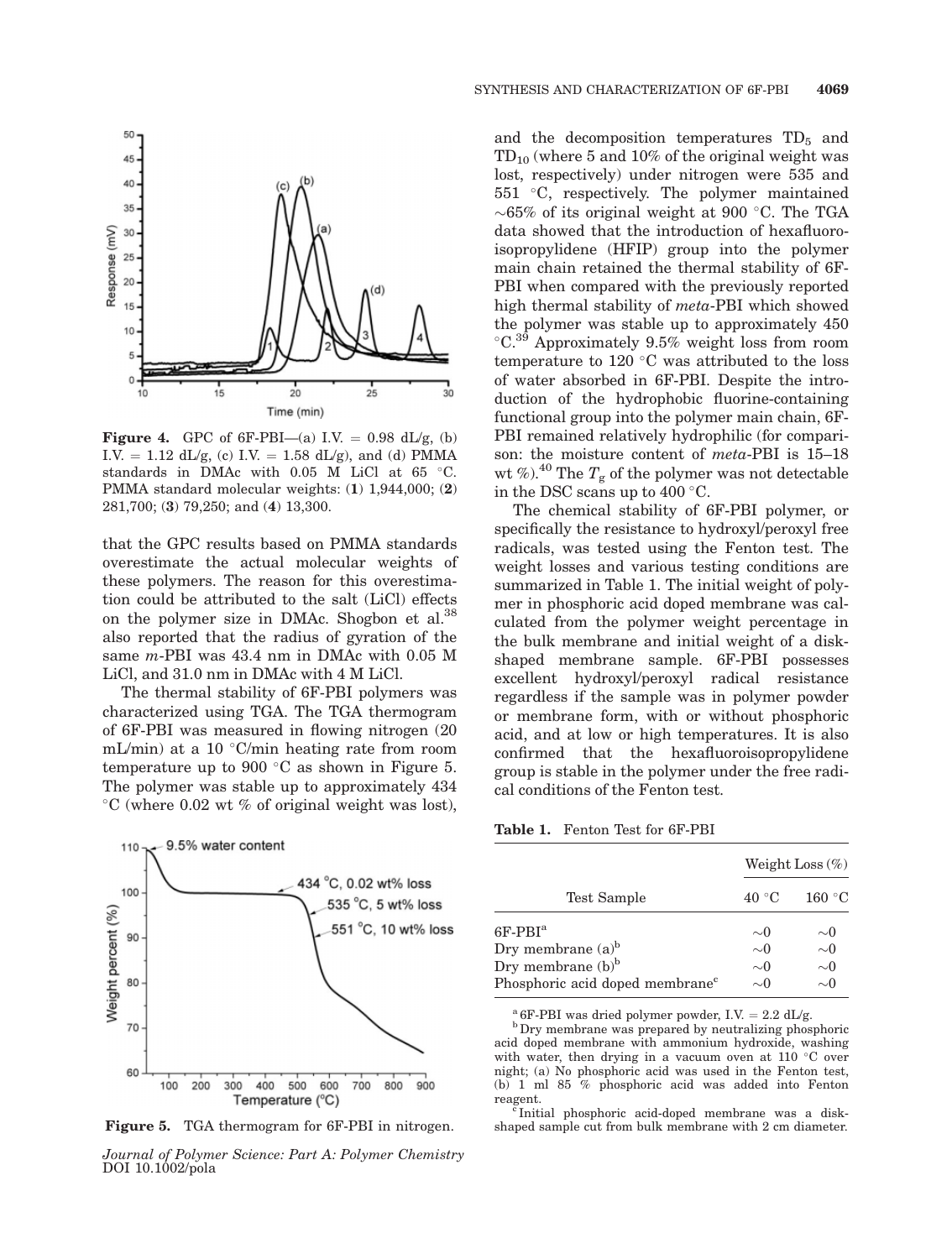## Membrane Characterization

For a typical phosphoric acid doped 6F-PBI membrane prepared by the PPA process, the phosphoric acid doping levels were 30–40 mol of phosphoric acid per mole of PBI repeat unit. These values are considerably higher than any phosphoric acid doped PBI membranes prepared by the conventional membrane fabrication process,<sup>4</sup> and similar to other phosphoric acid doped PBI (*meta*-PBI, para-PBI, etc.) membranes prepared by the PPA process. Thus, the introduction of the hexafluoroisopropylidene (HFIP) functional group into the polymer backbone does not adversely affect the ability to retain phosphoric acid in the membranes. For the phosphoric acid doped PBI membranes prepared by the conventional process, there was a tradeoff between the desired properties of the membrane, such as high phosphoric acid doping levels and proton conductivity, with high mechanical properties. High phosphoric acid doping levels usually led to high proton conductivity but also to poor mechanical properties. Li et al.41 reported one of the highest phosphoric acid doping levels (13–16 mol of phosphoric acid per mole of PBI repeat unit, using the commercially available *meta*-PBI with an I.V. of 1.0  $dL/g$ ) attained using the conventional membrane fabrication process. Mechanical strength measurements showed that such membranes with "high" phosphoric acid loading levels resulted in poor mechanical properties and were too weak to fabricate into membrane electrode assemblies. In contrast, the mechanical properties of phosphoric acid doped 6F-PBI membranes with high phosphoric acid doping levels (30–40 mol of phosphoric acid per mole of PBI repeat unit) prepared by the PPA process exhibited tensile strengths greater than 0.8 MPa and elongations at break  $\sim$ 100%. These membranes had sufficient mechanical properties to be easily fabricated into membrane electrode assemblies.

The measured proton conductivities of phosphoric acid doped 6F-PBI membranes were approximately 0.01 S/cm at room temperature and reached as high as  $0.09$  S/cm at  $180^{\circ}$ C without humidification as shown in Figure 6. For comparison, the proton conductivity of a phosphoric acid doped 6F-PBI membrane with a phosphoric acid doping level of 3 mol PA/PBI repeat unit prepared by the conventional process was  $1.7 \times 10^{-4}$ S/cm at 160  $^{\circ}$ C<sup>27</sup> and the proton conductivity of a phosphoric acid doped meta-PBI membrane with a phosphoric acid doping level of 5 mol PA/PBI



Figure 6. Proton conductivities of phosphoric acid doped 6F-PBI membranes with different I.V.—1.31  $dL/g$  (circle), 1.58  $dL/g$  (down triangle), 2.16  $dL/g$ (upper triangle). Previously reported proton conductivity of phosphoric acid doped meta-PBI membrane— 0.04 S/cm at 190  $^{\circ}$ C (star)<sup>21</sup>, 6F-PBI membrane—1.7  $\times$  10<sup>-4</sup> S/cm (diamond)<sup>27</sup> prepared by the conventional membrane fabrication process.

repeat unit prepared by the conventional process was 0.04 S/cm at 190  $\degree$ C. The proton conductivities of the phosphoric acid doped 6F-PBI membranes prepared by the PPA process were considerably higher owing to their inherently higher phosphoric acid doping levels (30–40 PA/PBI repeat unit). However, the proton conductivity of resulting 6F-PBI membranes was lower than other PBI membranes ( $para$ -PBI,  $\sim 0.25$  S/cm at 160 °C)<sup>24</sup> prepared by the PPA process although the phosphoric acid doping level was nearly identical. This indicates a more complex relationship between the proton conductivity and membrane structure than a simple dependence on the phosphoric acid content.25

# Fuel Cell Testing

The high temperature fuel cell performance of phosphoric acid doped 6F-PBI membranes was investigated with polarization curves in a single cell fuel cell. Figure 7 shows the polarization curves and power density curves of a fuel cell with phosphoric acid doped 6F-PBI membrane at  $160 °C$ , operated at atmospheric pressure and dry gases without external humidification. At a current density of  $0.2$  A/cm<sup>2</sup>, a voltage of approximately 0.58 V was obtained with hydrogen and air supplied at 1.2 and 2.0 stoichiometric flows,

Journal of Polymer Science: Part A: Polymer Chemistry DOI 10.1002/pola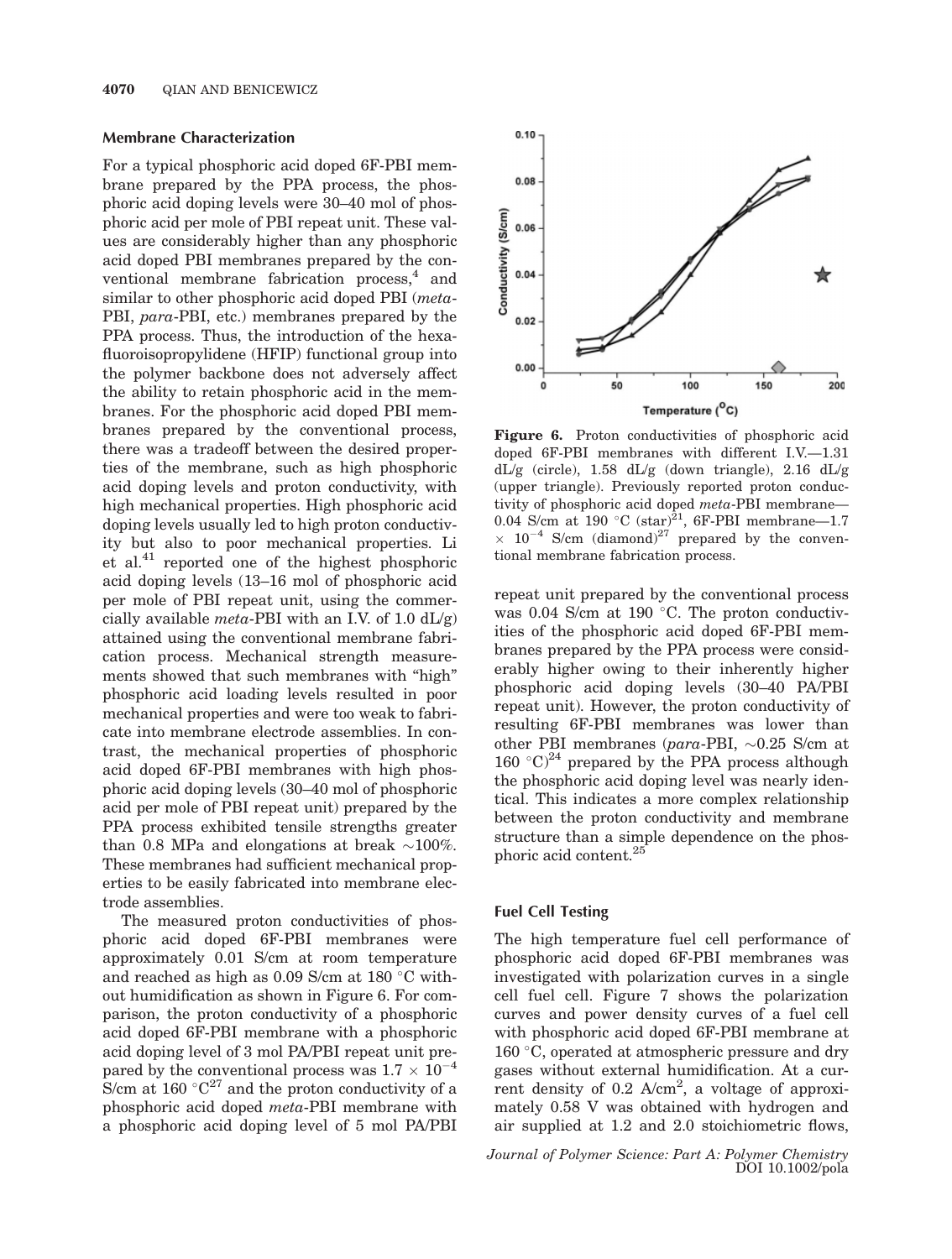

Figure 7. Typical polarization curves (filled symbols) and power density curves (unfilled symbols) of the fuel cell with phosphoric acid doped 6F-PBI membrane at 160 °C, atmospheric pressure,  $H_2/Air$ (square) or  $H_2/O_2$  (circle), stoichiometric flows—1.2 and 2.0, respectively.

respectively. When the oxidant gas was changed from air to oxygen, the oxygen partial pressure increased from 0.21 atm to 1 atm and the cell voltage at  $0.2$  A/cm<sup>2</sup> increased from  $0.58$  to  $0.67$  V. According to the Nernst equation, the theoretical reversible voltage gain obtained by oxygen partial pressure change was calculated and is approximately 15 mV. However, the actual voltage gain at 0.2  $A/cm^2$  was approximately 90 mV when the oxidant changed from air to oxygen as shown in Figure 7, which was larger than expected from the calculated reversible voltage gain. This difference demonstrated that an increase in the partial pressure of oxygen results in a significant reduction in polarization at the cathode, most likely due to the phosphate absorption on platinum that is well-documented in the literature for PAFCs (phosphoric acid fuel cells). $42$  The power density was  $\sim$ 0.43 W/cm<sup>2</sup> at 1 A/cm<sup>2</sup> for hydrogen/oxygen fuel cell at  $160^{\circ}$ C and atmospheric pressure. The fuel cell performance of phosphoric acid doped 6F-PBI membranes was much higher than previous results of phosphoric acid doped meta-PBI membranes prepared by the conventional process, whose maximum power density was only 0.25 W/  $\text{cm}^2$  under the same operation conditions.<sup>22</sup> However, the fuel cell performance of the phosphoric acid doped 6F-PBI membranes was lower compared to other PBI membranes prepared by the PPA process<sup>24</sup> (power density of 0.58 W/cm<sup>2</sup> under the same operation conditions), which can be attributed to the lower proton conductivity of the

Journal of Polymer Science: Part A: Polymer Chemistry DOI 10.1002/pola

6F-PBI membranes compared to these PBI membranes.

Low temperature PEMFCs with PFSA membranes exhibit a dramatic decrease of performance in the presence of fuel impurities. $43$  A small amount of carbon monoxide (several ppm) will poison the catalyst and damage the fuel cell. High temperature PEMFCs with phosphoric acid doped PBI membranes are predicted to tolerate CO with high concentrations. $^{44}$  In this work, fuel cells with phosphoric acid doped 6F-PBI membranes were operated using both pure hydrogen (as reference) and reformate gas containing 40.0% hydrogen,  $0.2\%$  CO,  $19.0\%$  CO<sub>2</sub>, and  $40.8\%$  N<sub>2</sub>. The fuel cells were operated at  $160$  °C, atmospheric pressure and dry gases without external humidification. The effect of carbon monoxide on the fuel cell performance is shown in Figure 8. When the reformate gas was used as the fuel, there were mainly two effects which can decrease the fuel cell performance—carbon monoxide poisoning of the catalyst and the hydrogen dilution. The hydrogen content in the reformate gas was 40%. Thus, when this reformate gas was used as fuel, the hydrogen partial pressure on the anode side was 0.4 atm. The theoretical voltage change caused by hydrogen dilution was calculated and is  $\sim$ 17 mV. Comparison of the two polarization curves in Figure 8 in the current density range from  $0.2$  A/cm<sup>2</sup> to  $0.7$ A/cm<sup>2</sup> shows a voltage difference of  $\sim$ 20 mV, so the voltage change caused by CO poisoning effects was  $\sim$ 3 mV. Thus, we can conclude that the CO poisoning effect is a relatively minor effect at



Figure 8. Polarization curves of fuel cells with phosphoric acid doped 6F-PBI membranes. Fuel cell operation conditions: 160 °C, atmospheric pressure, dry gases—hydrogen/air (circle), reformate/air (triangle).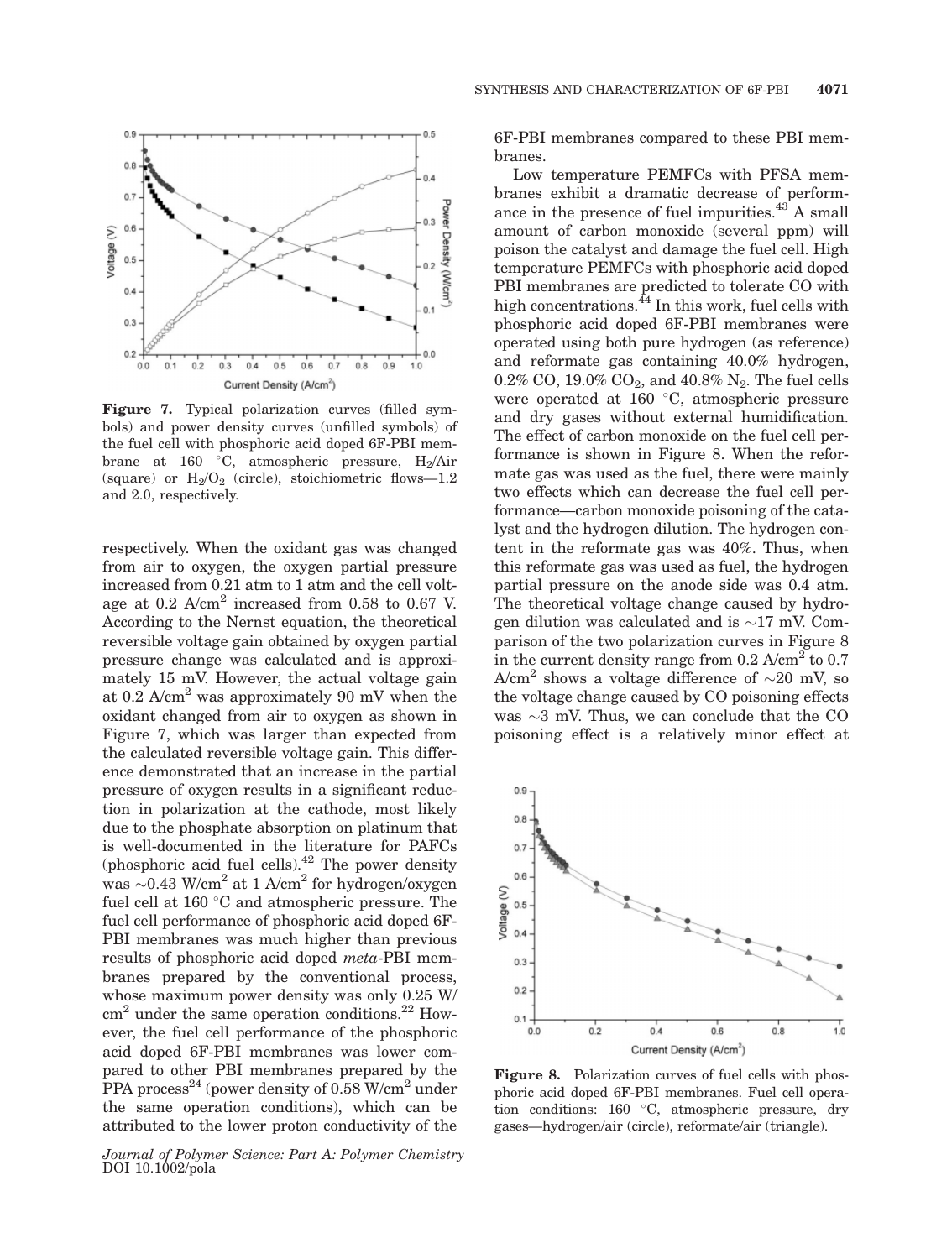$160$  °C. The increasing voltage difference between the two polarization curves at high current density  $>0.7$  A/cm<sup>2</sup> can be attributed to the increasing mass transport limitations.

# **CONCLUSIONS**

A high molecular weight, thermally and chemical stable 6F-PBI was synthesized from 3,3'-diaminobenzidine and 2,2-bis(4-carboxyphenyl)hexafluoropropane in PPA. Investigation of polymerization conditions to achieve high molecular weight polymers was explored via stepwise temperature control, initial monomer concentration in PPA, and final polymerization temperature. The addition of intermediate temperature holding periods into the stepwise temperature control profile alleviated the sublimation of the 6F-diacid monomer during the polymerization. The use of newly developed polymerization conditions (3 wt % monomer concentration in PPA,  $220^{\circ}$ C final polymerization temperature and improved stepwise temperature control profile) routinely produced high molecular weight polymer. The resulting 6F-PBI polymer showed excellent thermal stability. Fenton reagent testing on polymer and membrane, both in the presence and absence of phosphoric acid indicated very high resistance of hydroxyl/peroxyl radical attack at low and high temperatures. Phosphoric acid doped 6F-PBI membranes were prepared using the PPA process. These membranes showed high phosphoric acid doping levels and higher proton conductivities than the membranes prepared by the conventional membrane fabrication processes. The fuel cell based on the phosphoric acid doped 6F-PBI membrane showed  $0.58$  V at  $0.2$  A/cm<sup>2</sup> for hydrogen/air at 160 $\degree$ C, operated at atmospheric pressure and dry gases. The CO tolerance test showed that at an operation temperature of 160  $\degree$ C, the presence of CO at 0.2% had a relatively minor effect on the fuel cell performance.

The authors thank BASF Fuel Cell, Inc. for financial and technical support.

# REFERENCES AND NOTES

- 1. Hoogers, G.; Fuel Cell Technology Handbook; CRC Press: Boca Raton, FL, 2003.
- 2. Jannasch, P. Curr Opin Colloid Interface Sci 2003, 8, 96–102.
- 3. Hickner, M. A.; Ghassemi, H.; Kim, Y. S.; Einsla, B. R.; McGrath, J. E. Chem Rev 2004, 104, 4587– 4612.
- 4. Wainright, J. S.; Wang, J. T.; Savinell, R. F.; Litt, M.; Moaddel, H.; Rogers, C. Proc Electrochem Soc 1994, 94, 255–264.
- 5. Mader, J.; Xiao, L.; Schmidt, T. J.; Benicewicz, B. C. Adv Polym Sci 2008, 216, 63–124.
- 6. Wang, J. T.; Wainright, J.; Yu, H.; Litt, M.; Savinell, R. F. Proc Electrochem Soc 1995, 95, 202– 213.
- 7. Weng, D.; Wainright, J. S.; Landau, U.; Savinell, R. F. Proc Electrochem Soc 1995, 95, 214–225.
- 8. Wang, J. T.; Savinell, R. F.; Wainright, J.; Litt, M.; Yu, H. Electrochim Acta 1996, 41, 193–197.
- 9. Li, Q.; Hjuler, H. A.; Bjerrum, N. J. Electrochim Acta 2000, 45, 4219–4226.
- 10. Savadogo, O.; Xing, B. J.; New Mater. Electrochem Syst 2000, 3, 343–347.
- 11. Li, Q.; Hjuler, H. A.; Bjerrum, N. J. J. Appl Electrochem 2001, 31, 773–779.
- 12. Asensio, J. A.; Borros, S.; Gomez-Romero, P. Electrochem Commun 2003, 5, 967–972.
- 13. Li, Q.; He, R.; Jensen, J. O.; Bjerrum, N. J. Chem Mater 2003, 15, 4896–4915.
- 14. Li, Q.; Jensen, J. O.; He, R.; Xiao, G.; Gao, J.-A.; Berg, R. W.; Hjuler, H. A.; Hennesoe, E.; Bjerrum, N. J. Recent Res Dev Electrochem 2003, 6, 1–26.
- 15. Asensio, J. A.; Borros, S.; Gomez-Romero, P. J Membr Sci 2004, 241, 89–93.
- 16. Li, Q.; He, R.; Berg, R. W.; Hjuler, H. A.; Bjerrum, N. J. Solid State Ionics 2004, 168, 177–185.
- 17. Liu, Z.; Wainright, J. S.; Savinell, R. F. Chem Eng Sci 2004, 59, 4833–4838.
- 18. Ma, Y. L.; Wainright, J. S.; Litt, M. H.; Savinell, R. F. J Electrochem Soc 2004, 151, A8–A16.
- 19. He, R.; Li, Q.; Bach, A.; Jensen, J. O.; Bjerrum, N. J. J Membr Sci 2006, 277, 38–45.
- 20. Liu, Z.; Wainright, J. S.; Litt, M. H.; Savinell, R. F. Electrochim Acta 2006, 51, 3914–3923.
- 21. Lobato, J.; Canizares, P.; Rodrigo, M. A.; Linares, J. J.; Manjavacas, G. J Membr Sci 2006, 280, 351–362.
- 22. Wainright, J. S.; Wang, J. T.; Weng, D.; Savinell, R. F.; Litt, M. J Electrochem Soc 1995, 142, L121– L123.
- 23. Xiao, L.; Zhang, H.; Choe, E.-W.; Scanlon, E.; Ramanathan, L. S.; Benicewicz, B. C. Preprints of Symposia—American Chem Society, Division of Fuel Chemistry 2003, 48, 447–448.
- 24. Xiao, L.; Zhang, H.; Scanlon, E.; Ramanathan, L. S.; Choe, E.-W.; Rogers, D.; Apple, T.; Benicewicz, B. C. Chem Mater 2005, 17, 5328–5333.
- 25. Xiao, L.; Zhang, H.; Jana, T.; Scanlon, E.; Chen, R.; Choe, E. W.; Ramanathan, L. S.; Yu, S.; Benicewicz, B. C. Fuel Cells (Weinheim, Germany) 2005, 5, 287–295.

Journal of Polymer Science: Part A: Polymer Chemistry DOI 10.1002/pola